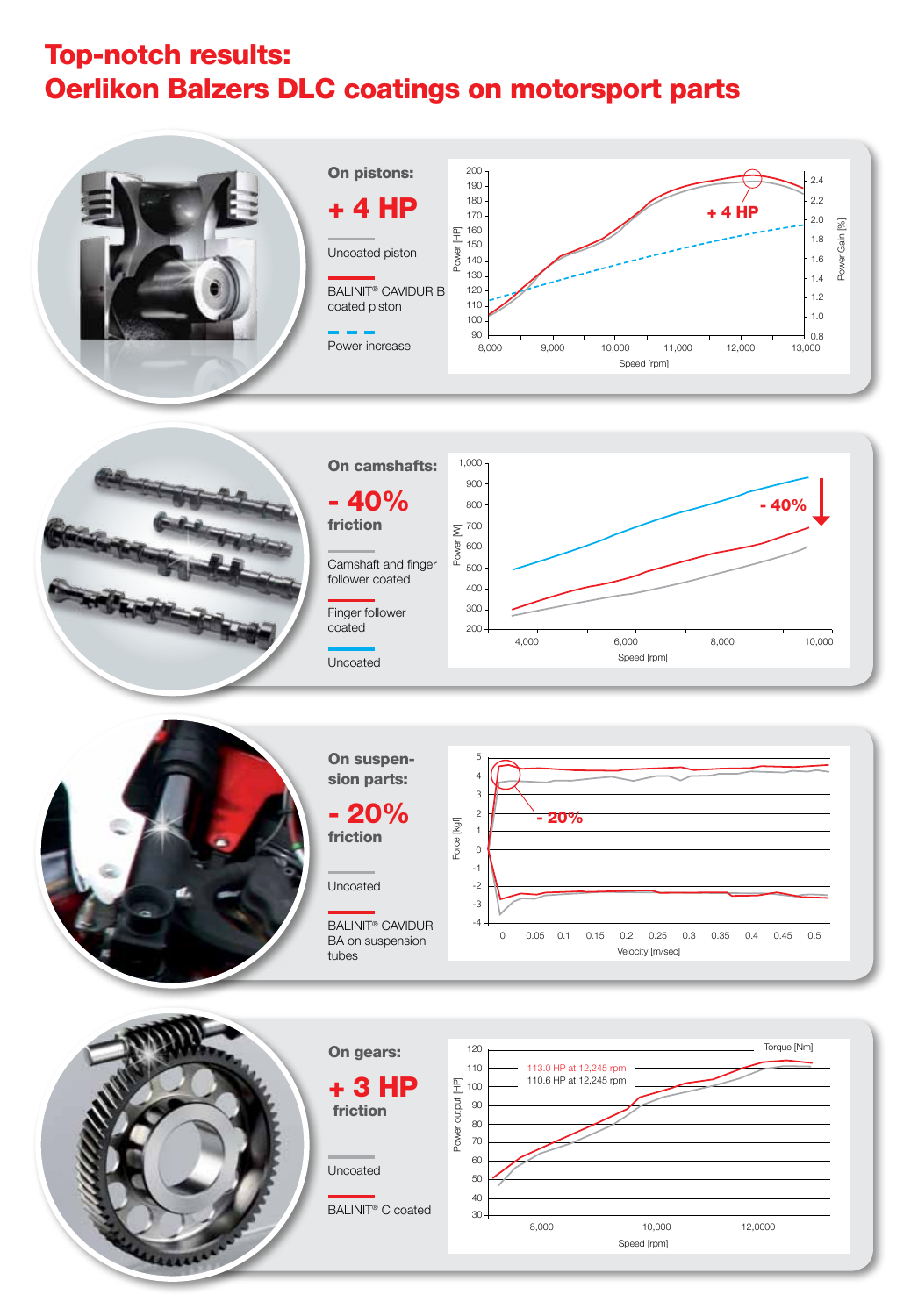## Oerlikon Balzers – The perfect partner for highest demands

Oerlikon Balzers is one of the world's leading suppliers of surface technologies. Based on more than 20 years of experience in coating engine parts for the racing industry, Oerlikon Balzers provide performance coatings leading to less friction, less wear, more power and more reliability.

Marketed under the name BALINIT® and BALINIT® CAVIDUR, these solutions are designed to bring your performance and results to a new level.

Oerlikon Balzers operates a dynamically growing network of currently more than 100 coating centres in 34 countries throughout Europe, the Americas and Asia.

Along with Oerlikon Metco, Oerlikon Balzers is part of the Surface Solutions Segment of the Switzerland-based **Oerlikon Group.** Output and the contract of the contract of the contract of the contract of the contract of the contract of the contract of the contract of the contract of the contract of the contract of the contract of t

provide PVD and DLC (diamond like carbon) coatings from the BALINIT<sup>®</sup> family

#### **Headquarters**

Oerlikon Balzers Coating AG Balzers Technology & Service Centre Iramali 18 9496 Balzers Liechtenstein T +423 388 7500

#### France

Oerlikon Balzers Coating France SAS 5 Allée Skylab Parc d'Ester – BP 6810 87068 Limoges Cedex France T +33 555 3704 90

### **Germany**

Oerlikon Balzers Coating Germany GmbH Am Ockenheimer Graben 41 55411 Bingen **Germany** T +49 6721 793-0

#### Italy

Oerlikon Balzers Coating Italy S.p.A. Via Volturno 37 20861 Brugherio Italy T +39 039 289 901

#### Japan

Oerlikon Nihon Balzers Coating Co., Ltd. 7-2-2 Shinomiya Kanagaw Pref. Hiratsuka City 254-0014 Japan T +81 463 54 2220

## United Kingdom

Oerlikon Balzers Coating UK Ltd. Bradbourne Drive Tilbrook MK7 8AT Milton Keynes United Kingdom T +44 1908 377 277

#### USA

Oerlikon Balzers Coating USA Inc. 1475 E. Woodfield Road Suite 201 Schaumburg, IL 60173 United States T +1 847 619 5541

#### India

Oerlikon Balzers Coating India Limited. Plot No. 109, KIADB Plot, Bommasandra, IV Phase Industrial Area Bangalore 560 099 India T +91 80 7831791 / 7835102

You can find a full listing of our locations at: www.oerlikon.com/balzers

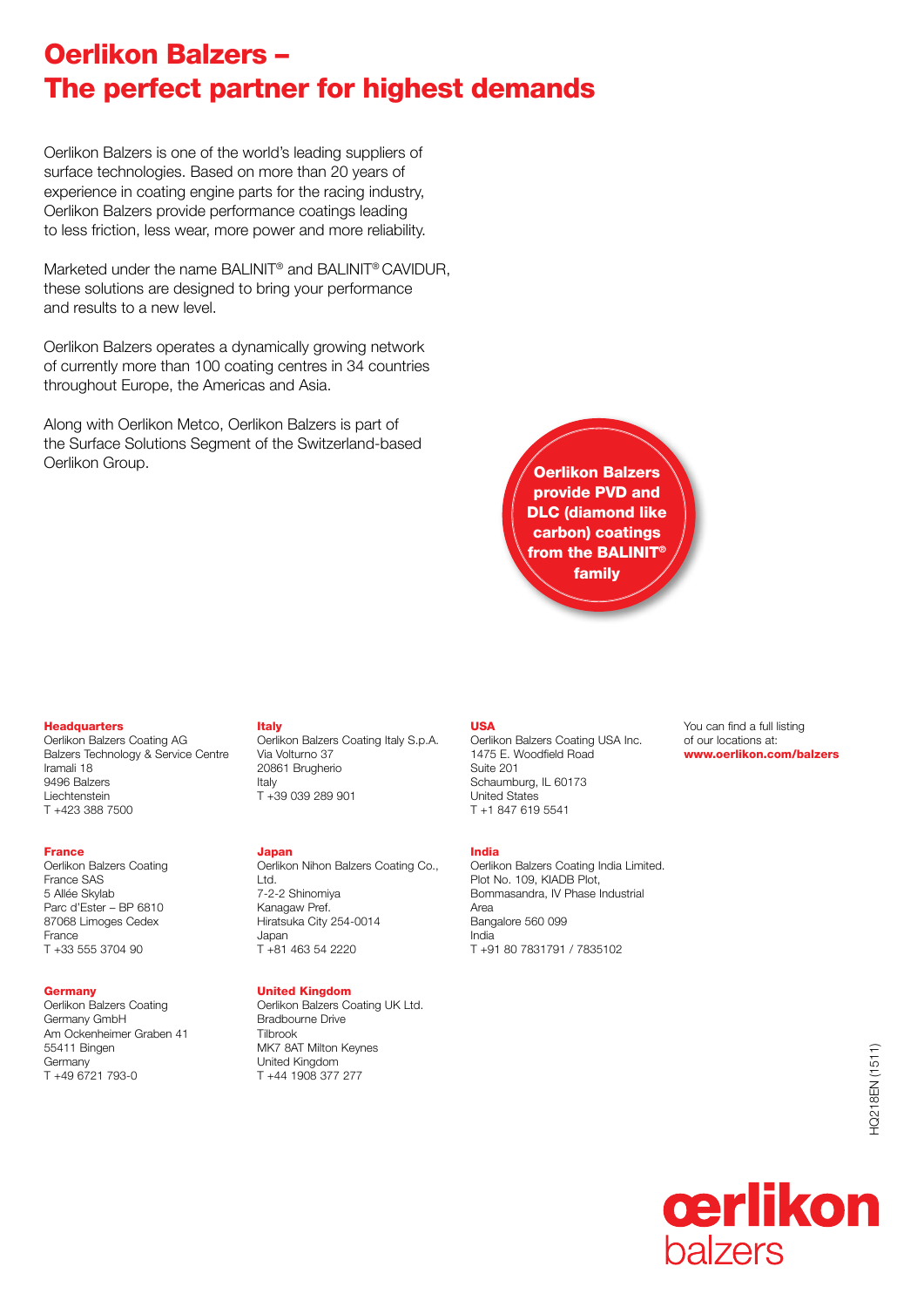

# P1 in Surface Solutions

Motorsports

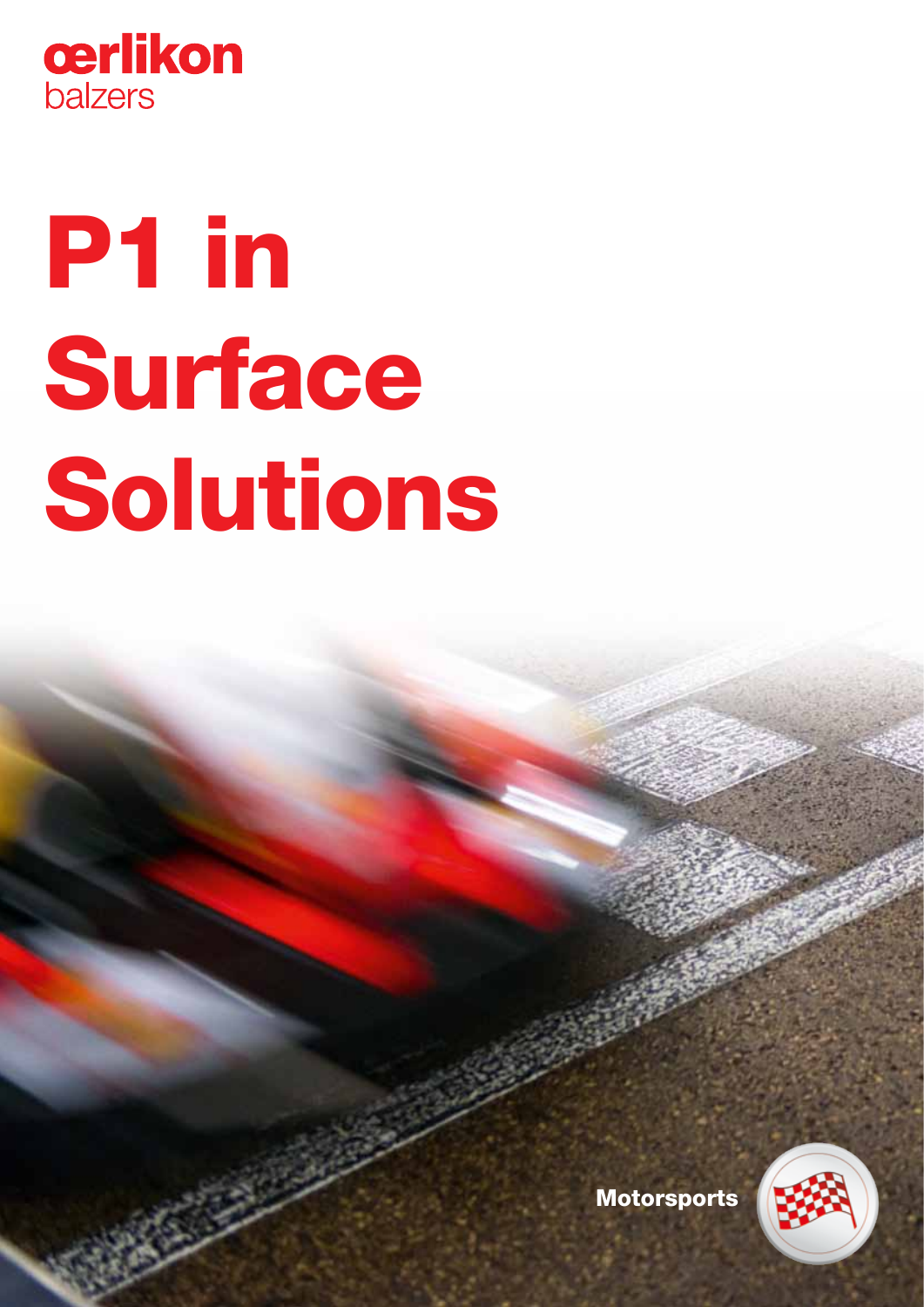## These are the most important requirements that drive success:



## We provide performance enhancing surface solutions for:

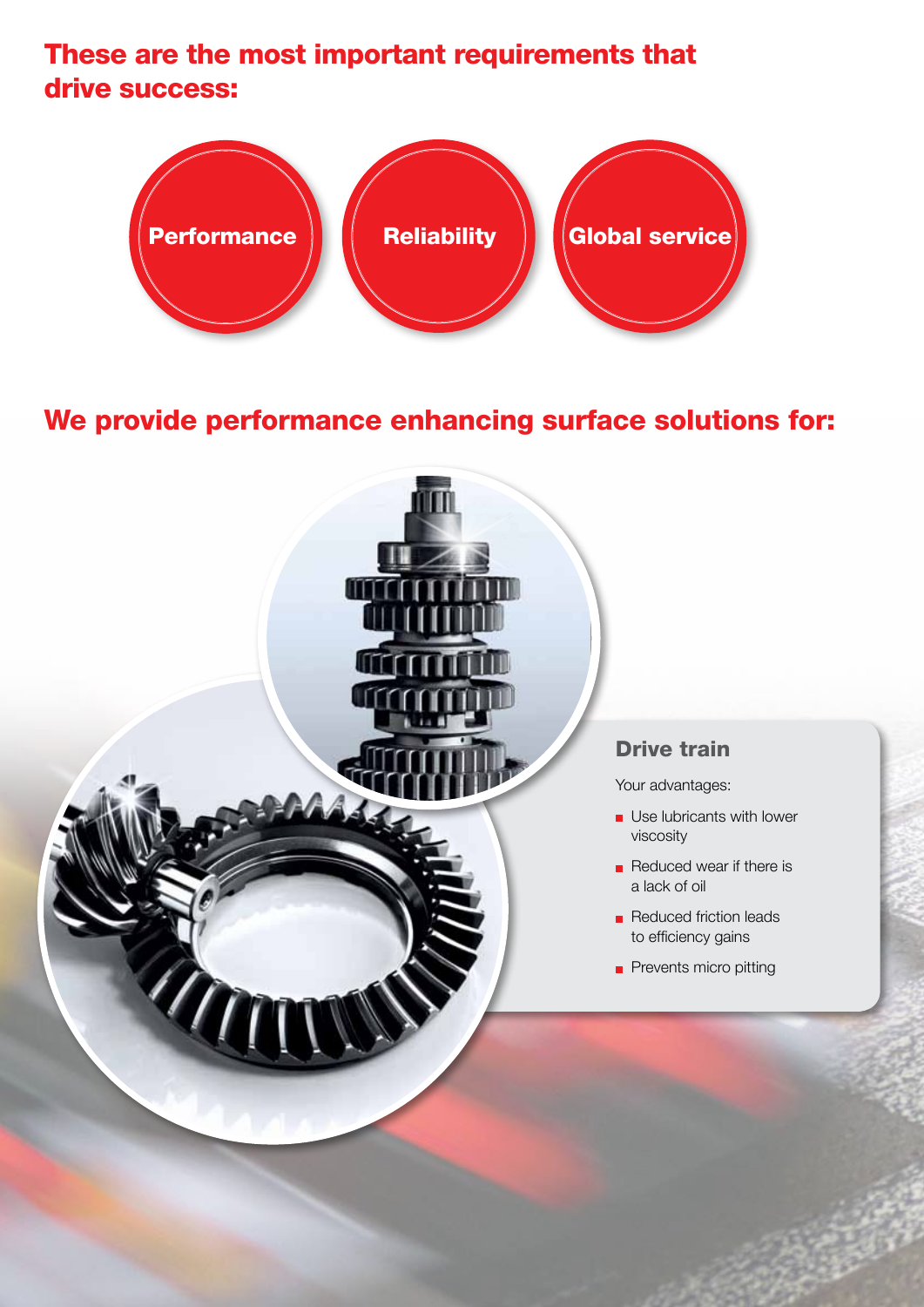

## Valve train

Your advantages:

- Reduced friction
- Reduced wear
- **n** Increased performance
- **n** Increased reliability
- **n** Increased service life
- **Enables lighter design**

## **Chassis**

Your advantages:

- Coating applied over the hard chromium
- Reduced seal wear
- Reduced leakage
- **Improved drivability**